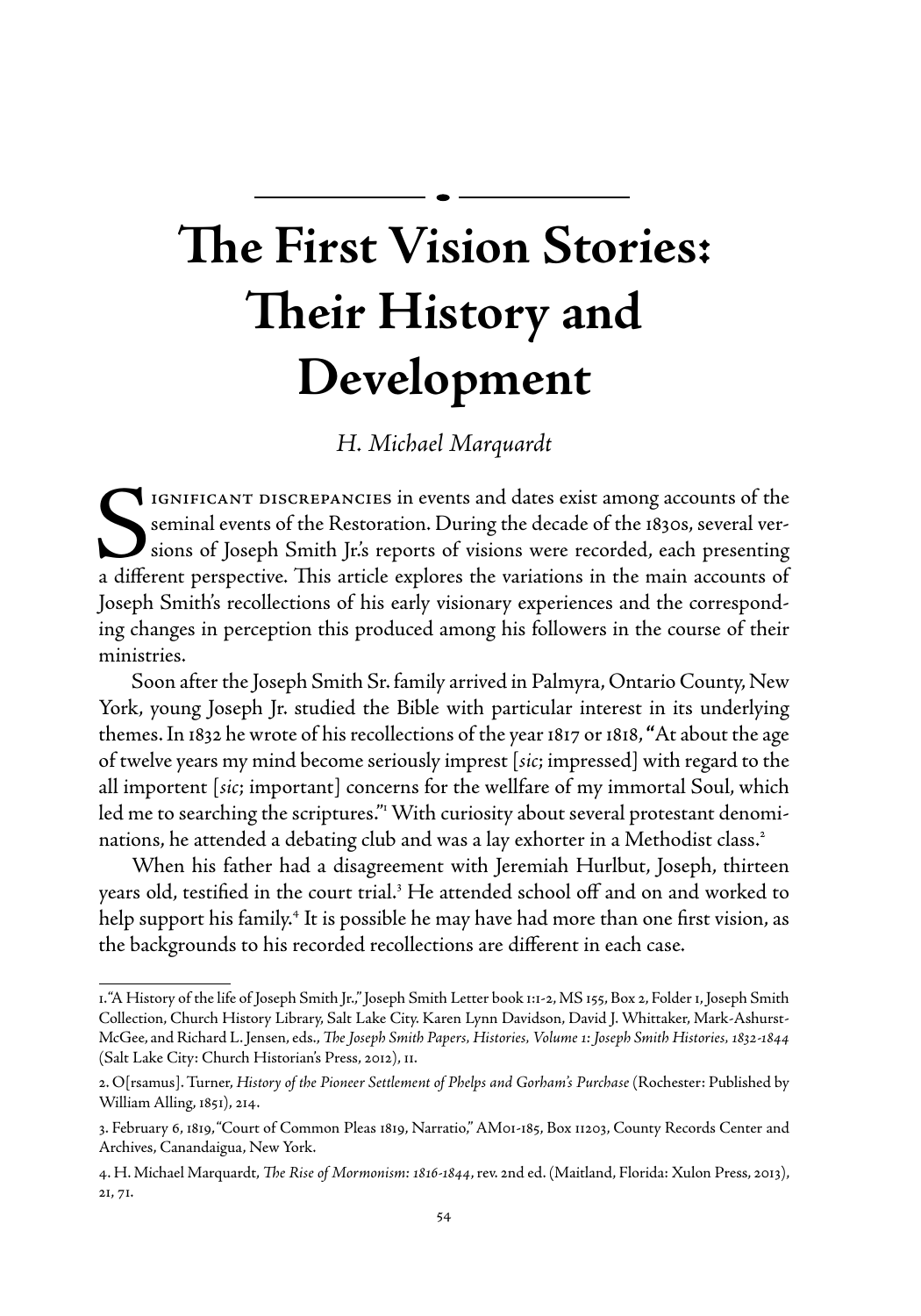On April 6, 1830, at Manchester, New York, Joseph pronounced a revelation that the church should keep a record. First to begin one was Oliver Cowdery, followed by John Whitmer. While the Cowdery history is not extant, Whitmer's history begins on the occasion when missionaries were assigned to preach to the Lamanites (Native Americans) in September and October 1830. Cowdery later wrote a series of letters that described several prior events leading up to the publication of the Book of Mormon in Palmyra, New York, in March 1830. Church missionaries during the 1830s preached about an angel revealing to Joseph Smith the location of plates of gold but had no knowledge of any earlier vision.

### **Forgiveness of Sins**

Joseph Smith in his youth worked as a treasure seer by showing money-diggers where there were treasures to be located in the ground and hills in the southern New York township of Manchester and in northern Pennsylvania. This was considered unsavory because no treasures were ever located.<sup>5</sup>

From the historical record relating to a March 20, 1826, court examination, or trial, it was evident that Joseph was found guilty because no treasure was found. He then evidently saw the need to turn his life around.<sup>6</sup> The Articles and Covenants of the Church of Christ approved in June 1830 mentions the first elder ( Joseph Smith) receiving forgiveness and support to translate the Book of Mormon:

For after that it truly was manifested unto this first Elder that he had received a remission of his Sins he was entangled again in the vanities of the world but after truly repenting god ministered unto him by an Holy angel whose countenance was as lightning & whose garments were pure & white above all whiteness & gave unto him commandments which inspired him from on high & gave unto him power by the means which were before prepa[red] that he should translate a Book<sup>7</sup>

By 1831 John Whitmer was appointed to keep a history of the new church, but he did not begin his account until later. In 1838 Joseph Smith and Sidney Rigdon wrote to Whitmer asking for the record. When Whitmer refused, they commenced to write their own history. But this new history did not include an important record written by Joseph himself in 1832.

<sup>5.</sup> Marquardt, *The Rise of Mormonism: 1816-1844,* 33-35.

<sup>6.</sup> Marquardt, *The Rise of Mormonism: 1816-1844*, 40-45.

<sup>7.</sup> Zebedee Coltrin Journal, MS 1443, Church History Library; H. Michael Marquardt, *Joseph Smith's 1828-1843 Revelations* (Maitland, Florida: Xulon Press, 2013), 58; Book of Commandments 24:6-7; LDS Doctrine and Covenants 20:5-8: RLDS Doctrine and Covenants 17:2.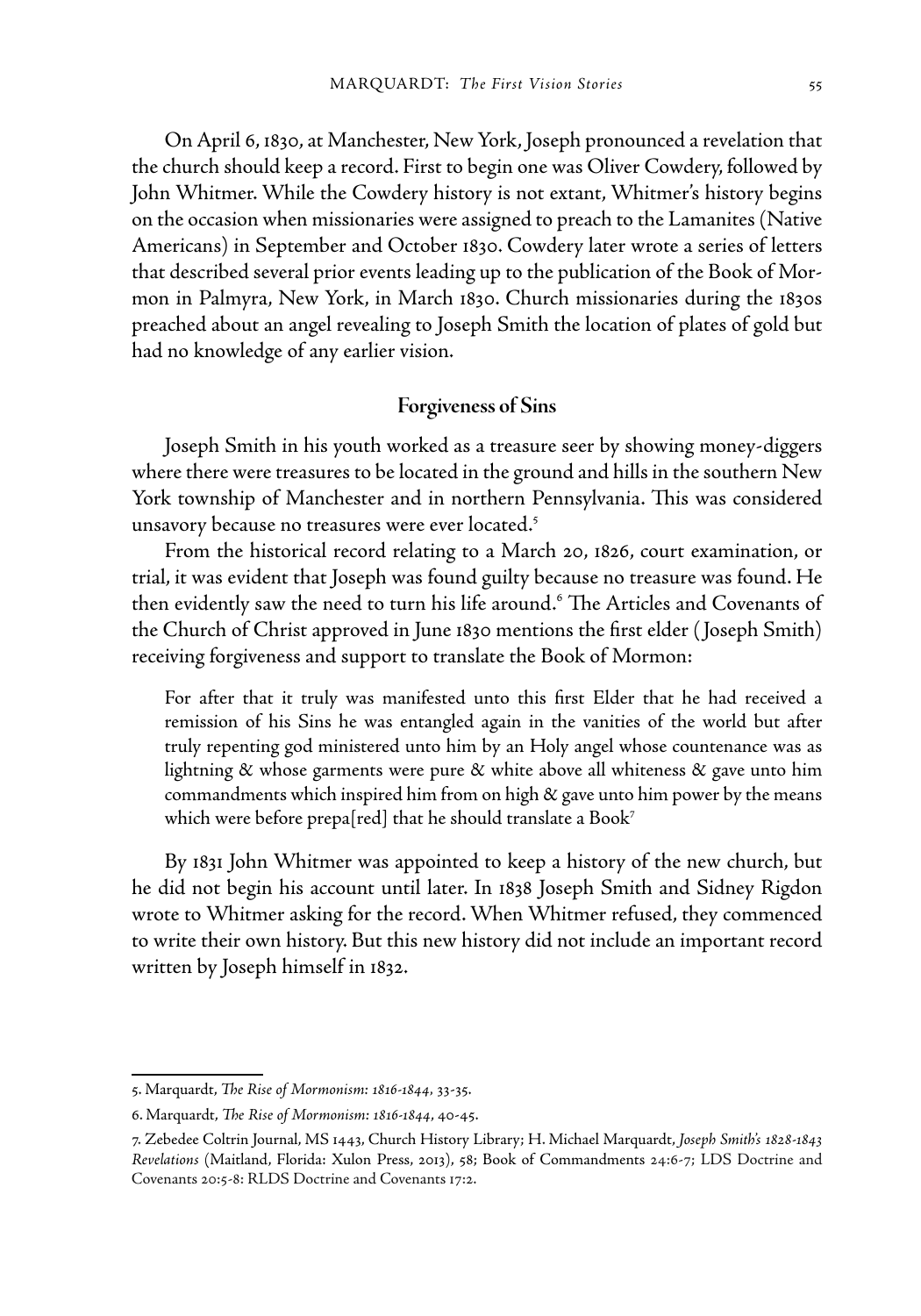#### **1832 Recollection of Joseph Smith's Early Life**

In January 1832, Joseph Smith was ordained president of the high priesthood. Later that year Smith began dictating and recording his early history as church leader. The account began with a foreword describing certain events in his young life. His scribe Frederick G. Williams wrote (with some spelling of words corrected in brackets):

<firstly> he receiving the testamony [testimony] from on high seccondly the ministering of Angels thirdly the reception of the holy Priesthood by the ministring of — Aangels [Angels] to adminster the letter of the Law <Gospel—> <—the Law and commandments as they were given unto him—> and in <the> ordinencs [ordinances], forthly a confirmation and reception of the high Priesthood after the holy order of the son of the living God power and ordinence from on high to preach the Gospel in the administration and demonstration of the Spirit the Kees [Keys] of the Kingdom of God confered upon him8

Joseph then recorded that he had searched the scriptures years earlier. He concluded that the "different denominations" did not live by "a holy walk," writing in his own hand:

from the age of twelve years to fifteen I pondered many things in my heart concerning the sittuation of the world of mankind the contentions and divi[si]ons the wicke[d]ness and abominations and the darkness which pervaded the minds of mankind my mind become exce[e]dingly distressed for I become convicted of my sins and by searching the scriptures I found that <mankind> did not come unto the Lord but that they had apostatised from the true and liveing faith and there was no society or denomination that built upon the gospel of Jesus Christ as recorded in the new testament and I felt to mourn for my own sins and for the sins of the world.<sup>9</sup>

Joseph went into a "wilderness" and prayed. He said that he had a heavenly vision and saw the Lord and heard the following words:

Joseph <my son> thy sins are forgiven thee. go thy <way> walk in my statutes and keep my commandments behold I am the Lord of glory I was crucifyed for the world that all those who believe on my name may have Eternal life <behold> the world lieth in sin at this time and none doeth good no not one they have turned asside from the gospel and keep not <my> commandments they draw near to me with their lips while their hearts are far from me and mine anger is kindling against the inhabitants of the earth to visit them ac[c]ording to th[e]ir ungodliness and to bring to pass that which <hath> been

<sup>8. &</sup>quot;A History of the life of Joseph Smith Jr.," 1 (angled brackets <> indicate word(s) written above the line), in *JSP*, *H1*:10.

<sup>9. &</sup>quot;A History of the life of Joseph Smith Jr.," 2, JSP, H1: 11-12.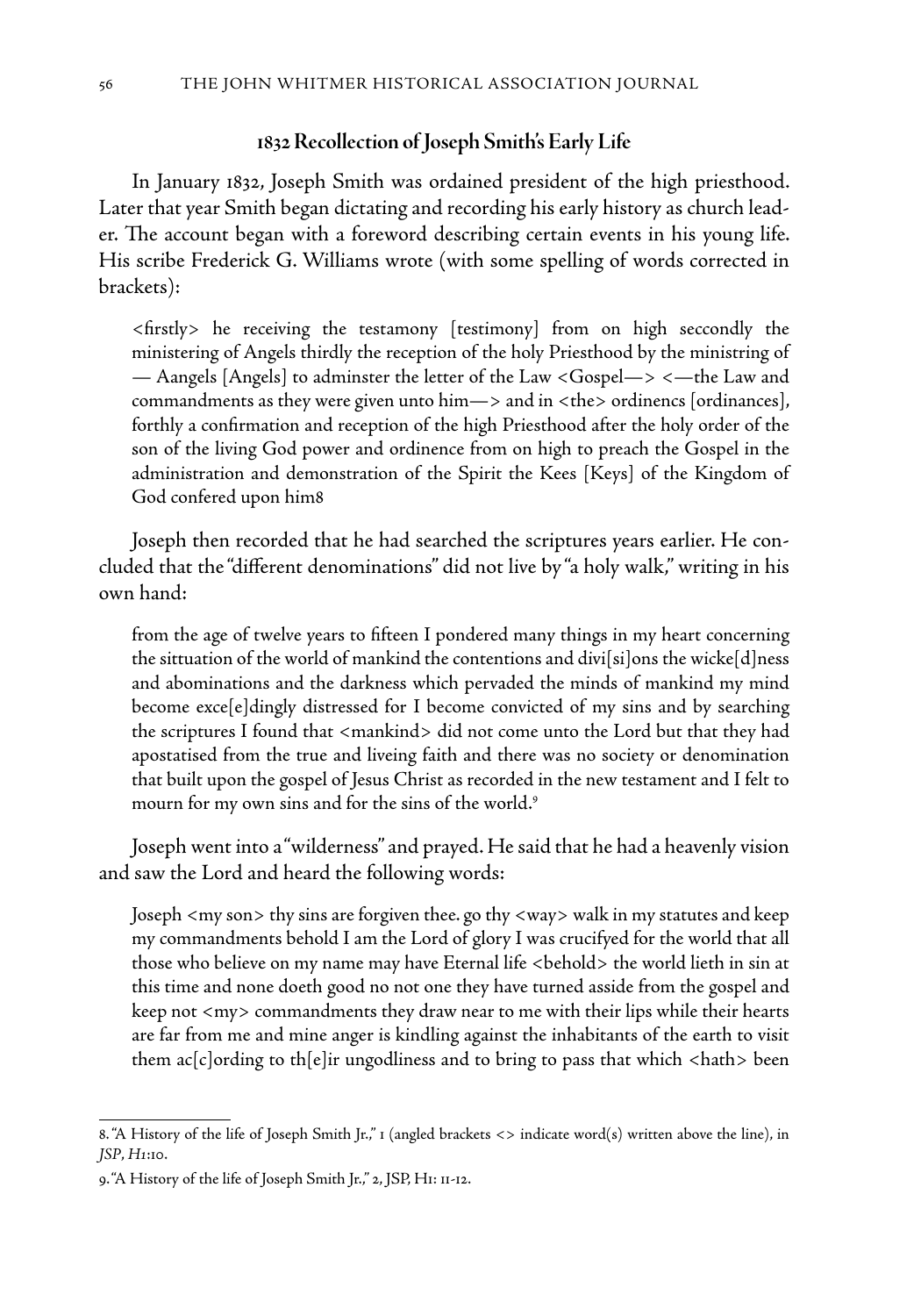spoken by the mouth of the prophets and Ap[o]stles behold and lo I come quickly as it [is] written of me in the cloud  $\langle$  clothed $\rangle$  in the glory of my Father $\Gamma$ <sup>o</sup>

Though a few words are common in the histories, this writing is not known to have been used for his later manuscript history. Aside from some copies of his early revelations, this 1832 document is the earliest known history written in part by Joseph Smith. Notably, it was not until about 1965 that this story became generally known to historians.

## **Oliver Cowdery's Letters**

While living in Kirtland, Ohio, Oliver Cowdery wrote a series of letters that covered the "history of the rise and progress of the church of the Latter Day Saints." Cowdery, evidently obtaining his information from Joseph himself, wrote of "a great awaking" and of Methodist elder George Lane who visited the Palmyra area. But rather than placing the ministry correctly into the latter part of 1824, Cowdery placed it into 1820 or 1821 in the fifteenth year of Joseph's life:

One Mr. Lane, a presiding Elder of the Methodist church, visited Palmyra, and vicinity. Elder Lane was a tallented *[sic]* man possessing a good share of literary endowments, and apparent humility. There was a great awakening, or excitement raised on the subject of religion, and much enquiry for the word of life. Large additions were made to the Methodist, Presbyterian, and Baptist churches.—Mr. Lane's manner of communication was peculiarly calculated to awaken the intellect of the hearer, and arouse the sinner to look about him for safety—much good instruction was always drawn from his discourses on the scriptures, and in common with others, our brother's mind became awakened . . . In this general strife for followers, his mother, one sister, and two of his natural brothers, were persuaded to unite with the Presbyterians.<sup>11</sup>

Oliver Cowdery wrote that Joseph's mother united with the Presbyterians, paralleling the event cited in Lucy Smith's own history about joining a church. In February 1835 Cowdery made what he termed a correction "in the type" to Joseph's seventeenth year, which would have been in 1822. But Cowdery mentions the year as 1823 concerning the excitement or revival in Palmyra.<sup>12</sup>

The statement by Oliver Cowdery would now bring new focus to the evening of September 21, 1823, almost two months before Alvin Smith's death in November. Although his letters related to Joseph's early religious experience, Cowdery mentioned only an angel and did not give details of any earlier vision.

<sup>10. &</sup>quot;A History of the life of Joseph Smith Jr.," 3, JSP, H1: 13.

<sup>11. &</sup>quot;Letter III. To W. W. Phelps, Esq.," *Latter Day Saints' Messenger and Advocate* 1 (December 1834), 42, Kirtland, Ohio.

<sup>12. &</sup>quot;Letter IV. To W. W. Phelps, Esq.," *Latter Day Saints' Messenger and Advocate* 1 (February 1835), 78.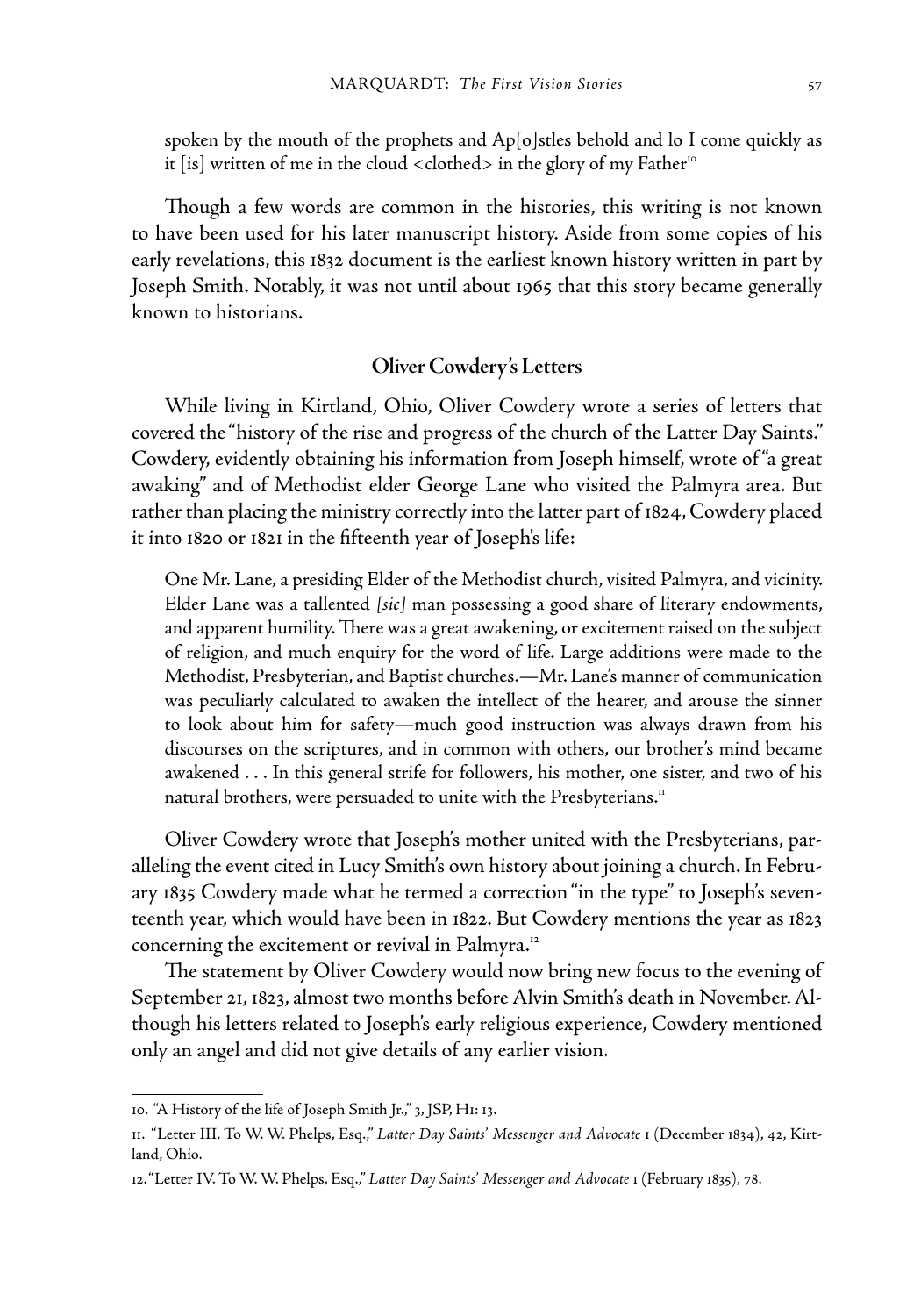#### **Personal Interview with Robert Matthews in November 1835**

During 1834-35, the church presidency prepared a series of theological lectures that were to be used for instruction in the school of elders. The seven theological lectures on faith were included as the first seventy pages of the 1835 first edition of the Doctrine and Covenants, its doctrinal portion. This included the fifth lecture, defining the Godhead as two personages (the Father and the Son) with the Holy Spirit bearing record of them.

The wording of some of the early revelations underwent modification and were printed in the covenants-and-commandments part of the Doctrine and Covenants. These included revisions relating to events leading up to the Book of Mormon. No objections were raised to modifying content of revelations for this new book of regulations for the church.<sup>13</sup>

In describing his early religious experiences in 1835, Joseph Smith now expanded and modified his former story. This could be seen through an interview he had with Robert Matthews, a stranger who called himself "Joshua the Jewish minister" (also "Matthias the Prophet"). As will be explained, the recorded interview was later omitted from his manuscript history.

The Matthews interview was conducted at Kirtland, Ohio, on November 9, 1835. It was transcribed into Joseph's journal by Warren Parrish and may have been reconstructed from notes or memory. According to the journal, Joseph gave Matthews "a relation of the circumstances connected with the coming forth of the book of Mormon, as follows":

I knew not who was right or who was wrong... I retired to the silent grove and bow[e] d down before the Lord, under a realising [sic; realizing] sense that he had said (if the bible be true) ask and you shall receive[,] knock and it shall be opened[,] seek and you shall find and again, if any man lack wisdom let him ask of God who giveth to all men libarally and upbradeth not; information was what I most desired at this time, and with a fixed determination to obtain it, I called upon the Lord for the first time, in the place above stated . . . I called on the Lord in mighty prayer, a pillar of fire appeared above my head, it presently rested down upon <me>, and filled me with joy unspeakable, a personage appeared in the midst, of this pillar of flame which was spread all around, and yet nothing consumed, another personage soon appear[e]d like unto the first, he said unto me thy sins are forgiven thee, he testifyed unto me that Jesus Christ is the son of God; <and I saw many angels in this vision> I was about 14. years old when I received this first communication; When I was about 17 years old I saw another vision of angels, in the night season<sup>14</sup>

<sup>13.</sup> H. Michael, Marquardt, "Changing Revelatory Messages: A Mormon Example," *John Whitmer Historical Association Journal* 33 (Spring/Summer 2013):122-39.

<sup>14.</sup> Joseph Smith 1835-36 Journal, 23-24; MS 155, Box 1, Folder 2, Joseph Smith collection, Church History Library; Dean C. Jessee, Mark Ashurst-McGee, and Richard L. Jensen, eds., *Journals, Volume 1: 1832- 1839* (Salt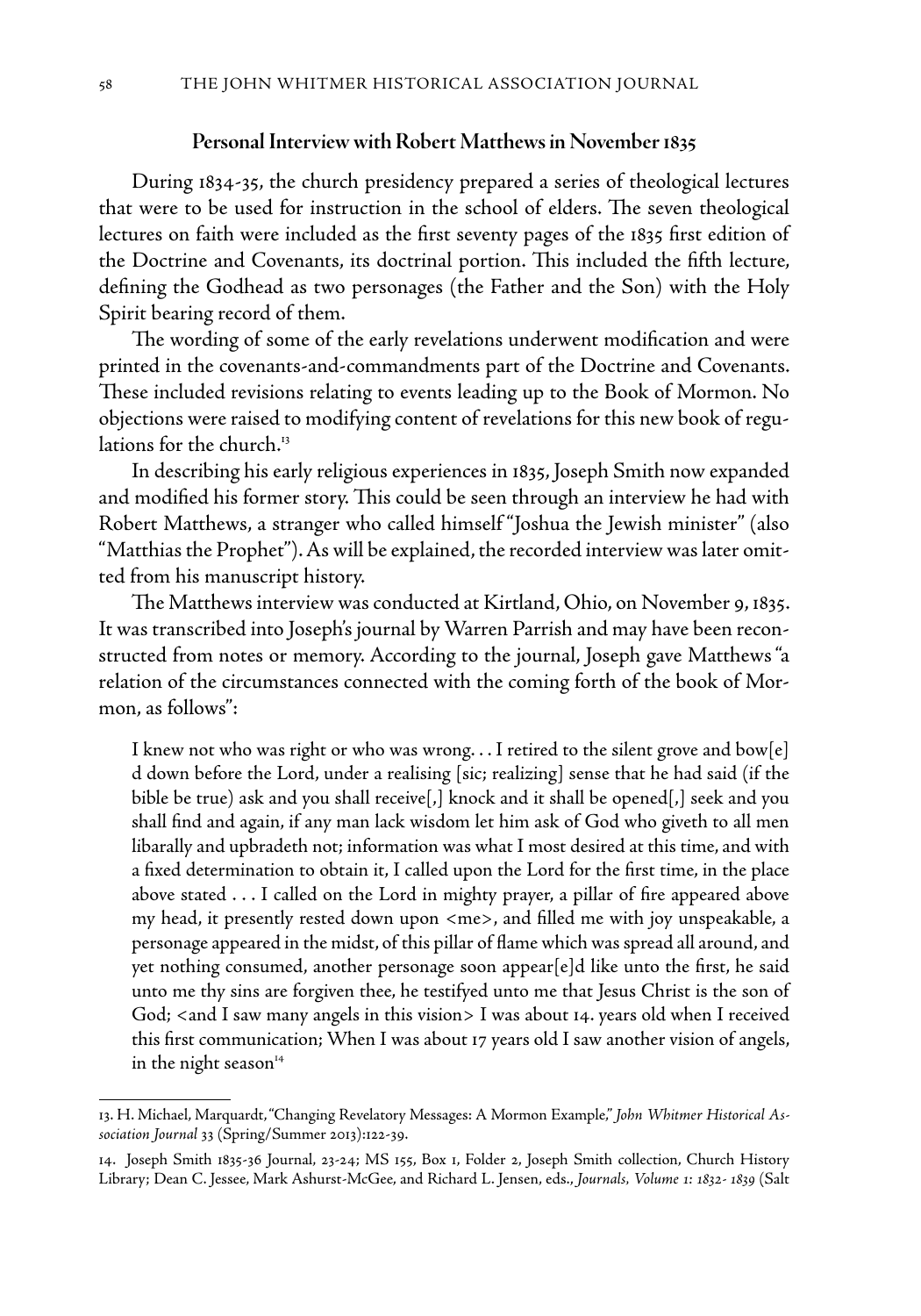It is clear from the text that Smith has now modified his 1832 visions of seeing the Lord and of an angel revealing the Book of Mormon. Instead, Smith has dropped the excitement of religion mentioned in Oliver Cowdery's letter prior to his answer to prayer and has added the idea of seeing two personages in the vision following the lectures on theology. The story was now his own and not Cowdery's. Even though the events themselves had occurred prior to the organization of the church itself, the matter would be regarded as an authoritative part of the rise of the latter-day church.

As noted above, Joseph's remarks to Matthews were recorded in his journal with the phrase, "as follows," but later in 1843, this was edited out and replaced it with the words, "as recorded in the former part of this history."<sup>15</sup> Five days later on November 14, Joseph dated his earliest experience to visitor Erastus Holmes as: "up to the time I received the first visitation of Angels which was when I was about 14, years old."16

## **1839 Manuscript History of Joseph Smith**

Before the expulsion from Missouri in 1838, it was preached that the Book of Mormon story had been the founding event of the Restoration. But during a fourday stretch that year, Joseph Smith, counselor Sidney Rigdon, and clerk George W. Robinson drafted a new account of Joseph's history since John Whitmer would not relinquish his history. Unfortunately, this original draft is not extant. However, the following year James Mulholland, another scribe, copied that 1838 draft into what became known as the Manuscript History of the Church, Book A-1. It seems clear that this endeavor was conducted primarily for theological purposes on the part of Smith, Rigdon, Robinson and/or a combination of the three.

This remains the longest and most detailed account of all, though not the last that Joseph Smith would relate to others. It describes his first vision account with the words: "When the light rested upon me I saw two personages." Since one of the two personages spoke the words, "This is my beloved Son, Hear him," the scene has been interpreted as a vision of two personages, God the Father and His Son Jesus Christ.

In this story, the Palmyra revival is placed as a motivating factor leading to Joseph's visionary experience. The account mentions that the revival ("an unusual excitement on the subject of religion") took place in the second year after his father's family move to Manchester Township (or about 1822). This would place the excitement on religion about 1824. The dating of the first vision was explained as happen-

Lake City: Church Historian's Press, 2008), 87-88.

<sup>15.</sup> Omitted in Manuscript History, Book B-1:637, CR 100 102, Historian's Office History of the Church, Church History Library. Written in September 1843 by Willard Richards.

<sup>16.</sup> Joseph Smith 1835-36 Journal, 37; *JSP, J1:*100. Though the wording was retained in B-1:642, by 1904 the journal entry omitted reference about angels and the text was changed to "the time I received my first vision." *History of the Church of Jesus Christ of Latter-day Saints* (Salt Lake City: Deseret News, 1904), 2:312, edited by B. H. Roberts.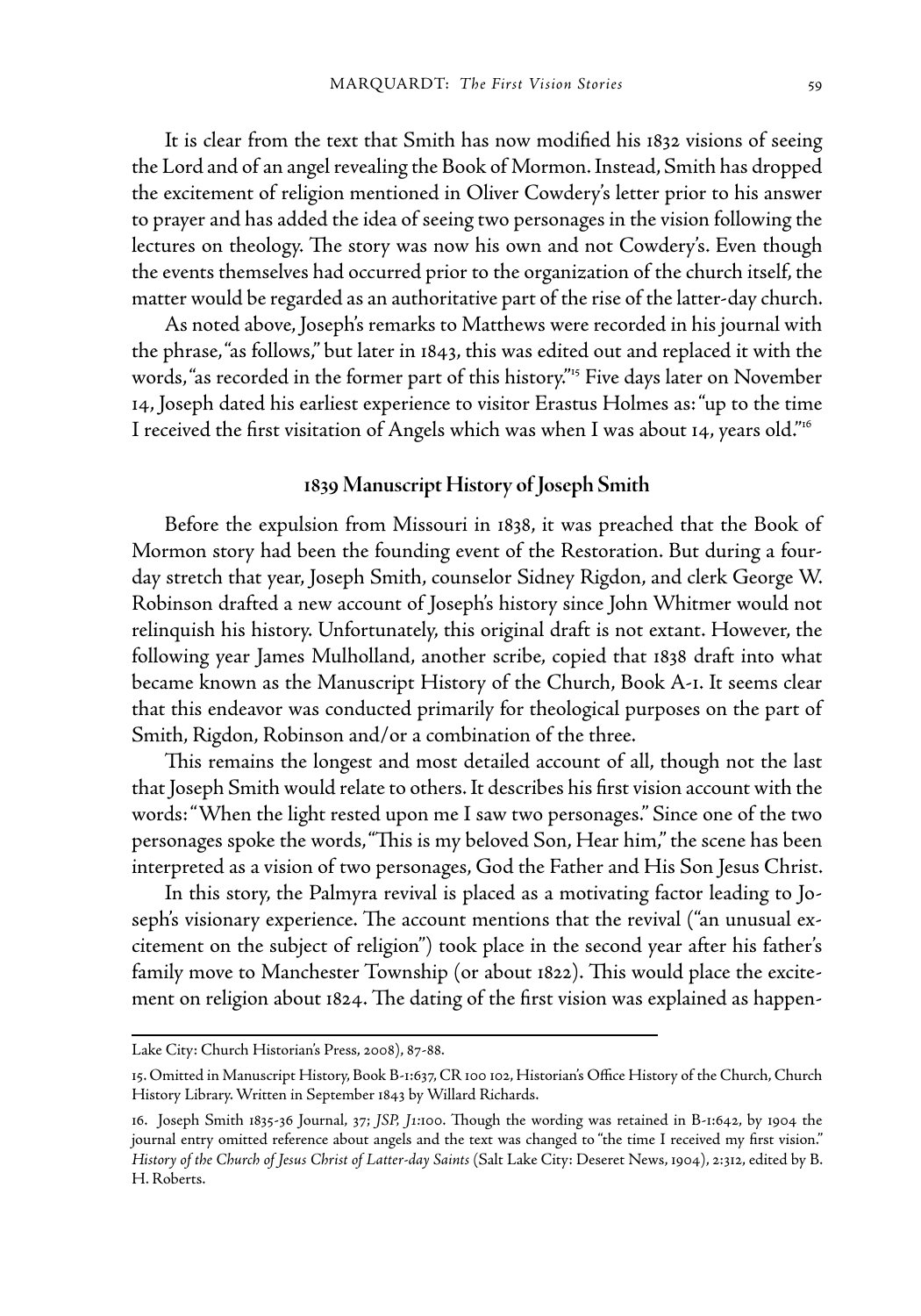ing early in the spring of 1820 and not to the time of the Palmyra revival. These two events should not have been included together in the story. They were two events separated by a number of years.<sup>17</sup>

Book A-1 was revised both before and after its first publication and is now considered to be Joseph's official narrative. An important feature was contained in parenthesis, where it is stated "for at this time it had never entered into my heart that all were wrong." This story incorporates an account of Joseph's early religious calling and has since served as the basis for virtually all official and semi-official histories of the Restoration. The following extracts are from the Manuscript History written in 1839 by James Mulholland before it was edited for publication in the March 15, 1842, issue of the *Times and Seasons* as "History of Joseph Smith":

Sometime in the second year after our removal to Manchester, there was in the place where we lived an unusual excitement on the subject of religion. It commenced with the Methodists, but soon became general among all the sects in that region of country, indeed the whole district of Country seemed affected by it and great multitudes united themselves to the different religious parties, which created no small stir and division among the people, Some Crying, "Lo here" and some Lo there. Some were contending for the Methodist faith, Some for the Presbyterian, and some for the Baptist

## . . .

I was at this time in my fifteenth year. My Fathers family was proselyted to the Presbyterian faith and four of them joined that Church, Namely, My Mother Lucy, My Brothers Hyrum, Samuel Harrison, and my Sister Soph[r]onia. . . . I attended their several meetings as occasion would permit. But in [the] process of time my mind became somewhat partial to the Methodist sect

# . . .

While I was laboring under the extreme difficulties caused by the contests of these parties of religionists, I was one day reading the Epistle of James, First Chapter and fifth verse which reads, "If any of you lack wisdom, let him ask of God, that giveth to all men liberally and upbraideth not, and it shall be given him.["] Never did any passage of scripture come with more power to the heart of man that [than] this did at this time to mine. It seemed to enter with great force into every feeling of my heart. I reflected on it again and again, knowing that if any person needed wisdom from God, I did, for how to act I did not know and unless I could get more wisdom than I then had [I] would never know, for the teachers of religion of the different sects understood the same passage of Scripture so differently as <to> destroy all confidence in settling the question by an appeal to the Bible. . . . I retired to the woods to make the attempt. It was on the morning of a beautiful clear day early in the spring of Eighteen hundred and twenty. It was the first time in my life that I had <made> such an attempt, for amidst all <my> anxieties I had never as yet made the attempt to pray vocally.

<sup>17.</sup> H. Michael Marquardt, "The Palmyra Revival of 1824-25, From Methodist, Presbyterian and Baptist Records: Its Impact on the Restoration Movement," *John Whitmer Historical Association Journal* 40 (Spring/Summer 2020):39-47.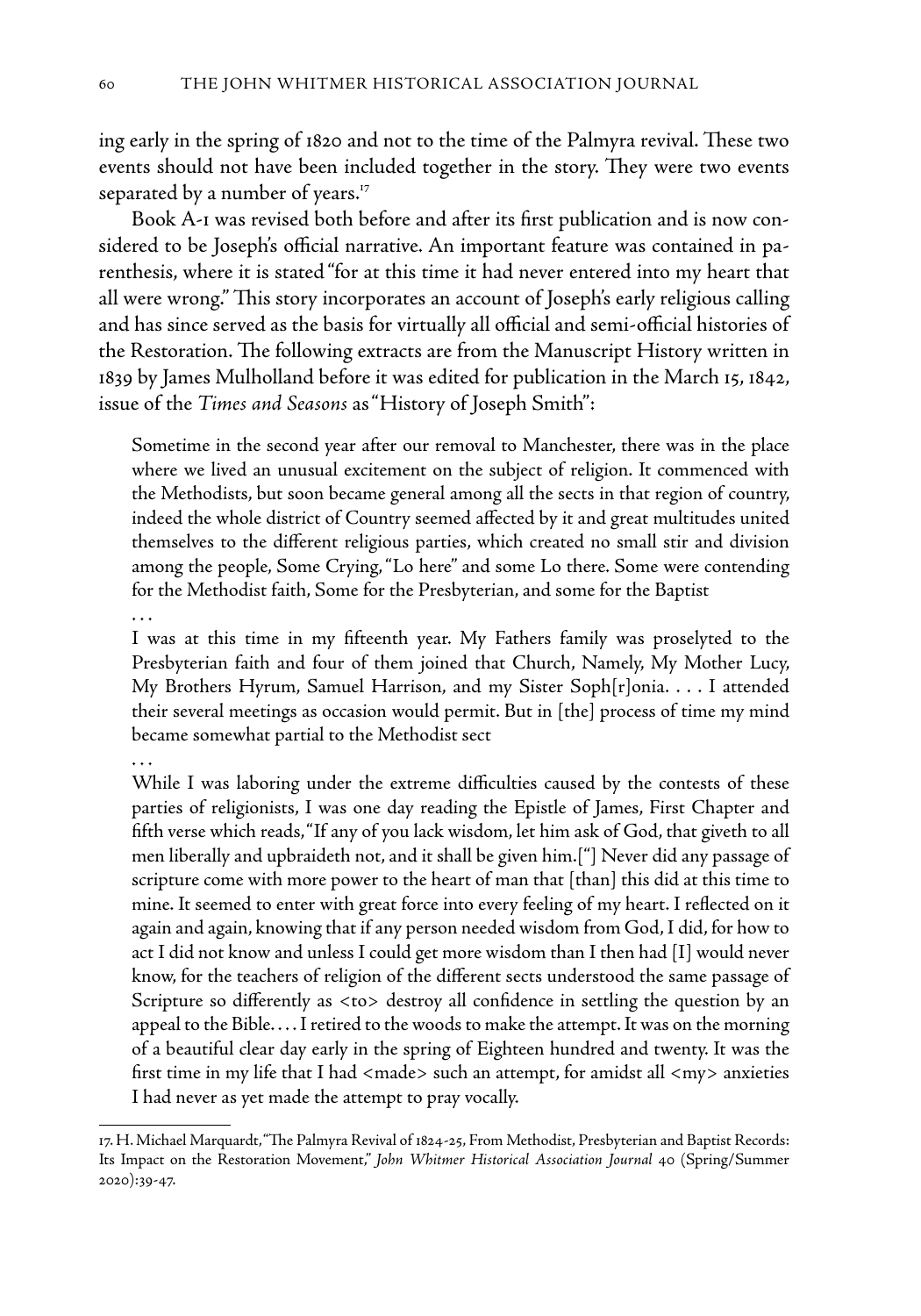. . .

I saw a pillar <of> light exactly over my head above the brightness of the sun, which descended gradually untill it fell upon me. It no sooner appeared than I found myself delivered from the enemy which held me bound. When the light rested upon me I saw two personages (whose brightness and glory defy all description) standing above me in the air. One of <them> spake unto me calling me by name and said (pointing to the other) "This is my beloved Son, Hear him." My object in going to enquire of the Lord was to know which of all the sects was right, that I might know which to join. No sooner therefore did I get possession of myself so as to be able to speak, than I asked the personages who stood above me in the light, which of all the sects was right, (for at this time it had never entered into my heart that all were wrong) and which I should join.

I was answered that I must join none of them, for they were all wrong, and the Personage who addressed me said that all their Creeds were an abomination in his sight, that those professors were all corrupt, that "they draw near to me with their lips but their hearts are far from me, They teach for doctrines the commandments of men, having a form of Godliness but they deny the power thereof."18

The Palmyra 1824-25 revival appears to have been an important event for Joseph Smith. It was after his brother Alvin died. It was also the time when family members joined the Western Presbyterian Church of Palmyra. Though Joseph may have had a religious experience of forgiveness of sins, it did not appear to have had a lasting effect upon him since his visions of Jesus and angels did not cause a change in his treasure-digging activity. His early story also included the instructions to bring someone with him in order to obtain the plates and information relating to the forthcoming Book of Mormon.

The first published pamphlet about the first vision was written by church apostle Orson Pratt in 1840. He wrote that Joseph Smith "was enwrapped in a heavenly vision, and saw two glorious personages, who exactly resembled each other in their features or likeness. He was informed, that his sins were forgiven."19

#### **Conclusion**

Joseph Smith's accounts evolved over time. The story in his first history featured the receipt of personal forgiveness and an angelic call to a prophetic ministry. The story then sequentially evolved from a heavenly vision of Jesus, to an apparition of

<sup>18.</sup> Manuscript History, Book A-1:1-3, CR 100 102, Historian's Office History of the Church, Church History Library. *JSP, H1*: 208, 210, 212, 214."History of Joseph Smith," *Times and Seasons* 3 (March 15, 1842), 727-28; 3 (April 1, 1842), 748, Nauvoo, Illinois.

<sup>19.</sup> Orson Pratt, *An Interesting Account of Several Remarkable Visions, and of the Late Discovery of Ancient American Records* (Edinburgh: Printed by Ballantyne and Hughes, 1840), 4-5. The pamphlet included "a sketch of the faith and doctrine of this Church." Some of the wording of this pamphlet was incorporated into a letter to John Wentworth published in 1842. "Church History," *Times and Seasons* 3 (March 1, 1842), 706-709.